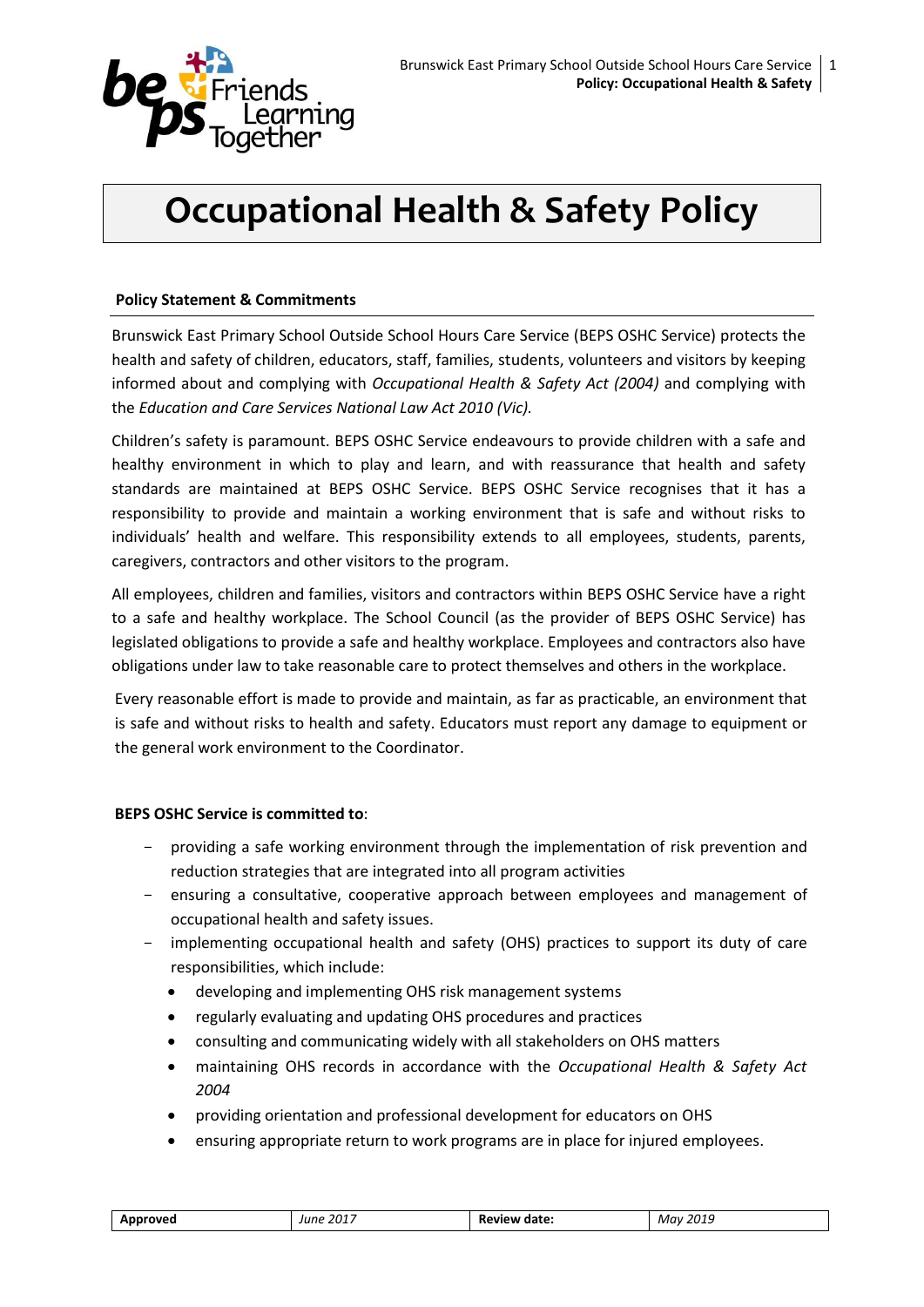## **This policy has been designed to assist BEPS OSHC Service to:**

- comply with OHS related legislation and DET directives or guidelines relating to health and safety.
- minimise the occurrence of injury and illness at the program through systematic hazard identification, risk assessment and control
- investigate accidents (including serious near misses) with a view to preventing recurrence
- maintain written records on all OHS activities undertaken
- $-$  implement staff health and wellbeing strategies
- provide a return to work program for employees in the event of injury or illness.

Adequate resources will be provided to assist the implementation of this policy.

#### **Definitions**

**OHS** – Refers to occupational health and safety.

## **Procedures**

- The OSHC Service follows the schools policies and procedures on OH&S where applicable
- An **Occupational Health & Safety Handbook** concerning policies and procedures regarding the OHS of educators, visitors, children and families of BEPS OSHC Service will be produced and followed. All educators and the OSHC Management Sub-committee members will be provided with a copy of the handbook.
- The Coordinator will ensure that information about OHS legislation, codes of practice and guidelines are made available to educators and families of children attending BEPS OSHC Service.
- Employee and employer responsibilities for OHS are included in the **Occupational Health & Safety Handbook**. These responsibilities are highlighted to new educators and new OSHC Management Sub-Committee members as part of their induction.
- Educators must report all incidents leading to risk of injury including those leading to high stress levels, and positive steps will be taken to remove hazards and understand and minimise stress suffered by individual educators.
- Play areas and equipment will be checked daily by the educators to ensure they are in a hygienic, clean and safe condition and do not pose a hazard to children; and that soft fall surfaces under and around outdoor play equipment are adequate and evenly spread.
- Educators and staff will notify the Coordinator and the School's OHS representative of any equipment and/or area that is not clean or in a safe condition, and will write details on a Hazard Report form.
- All new equipment will be checked against Australian Standards.

| Approved | June 2017 | <b>Review date:</b> | May 2019 |
|----------|-----------|---------------------|----------|
|          |           |                     |          |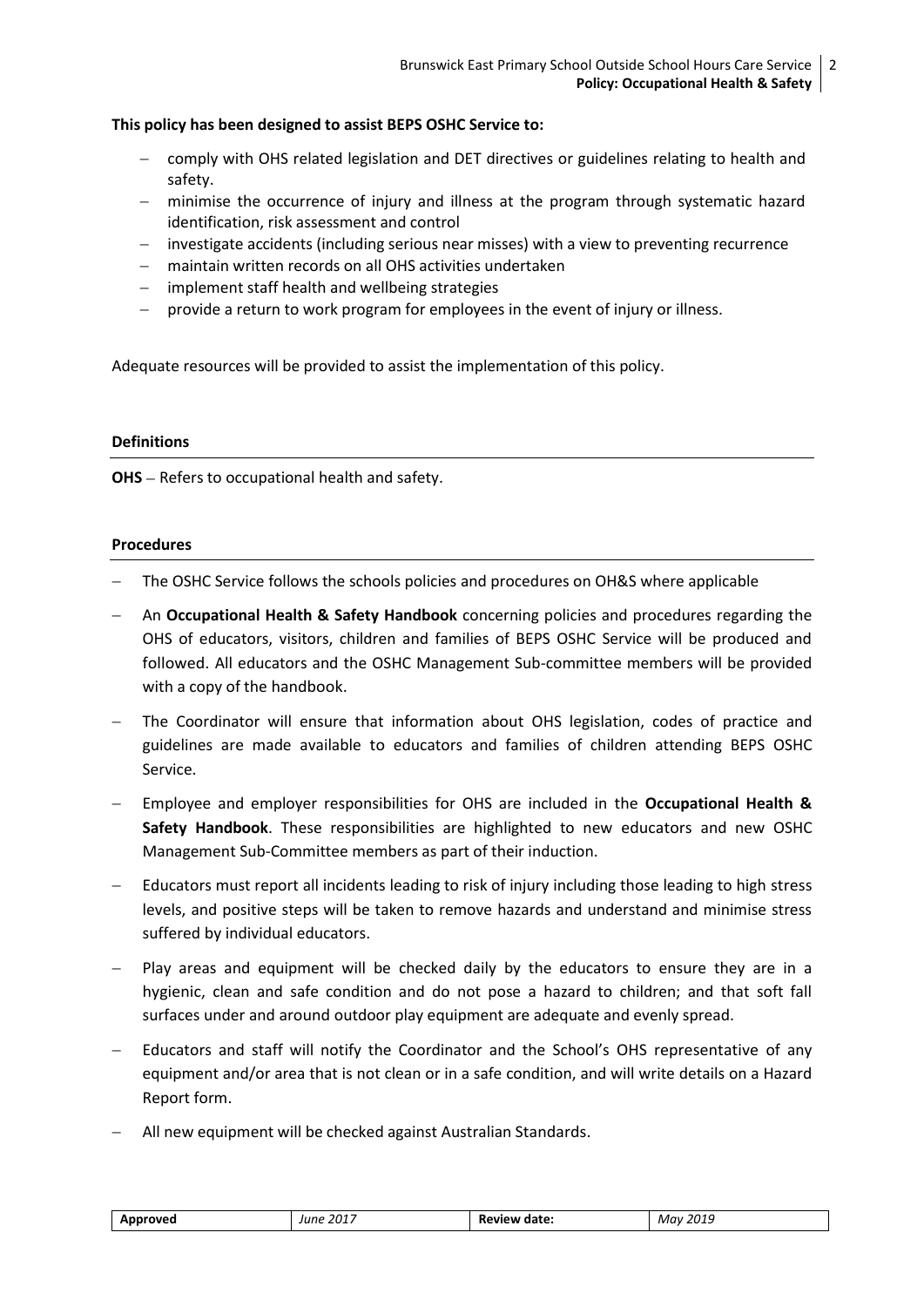- The Coordinator, through consultation with the OSHC Management Sub-committee, will ensure that furnishings and equipment used will limit risk of injury or ill health in the workplace i.e. adult-size chairs for educators, appropriate storage systems, safe electrical appliances and circuit breakers installed etc.
- The OSHC Management Sub-Committee will ensure that health and safety practices comply with OHS legislation and will allocate sufficient resources in the annual budget to ensure a healthy and safe environment. This will cover direct costs such as provision of safety equipment, maintenance of buildings, fittings and equipment, purchase of safety and health advice, training and resources.
- All work-related injuries and diseases, or 'near misses', will be investigated to determine the causes, and action taken to prevent similar events in the future.
- Educators with particular needs will be given special consideration of their OHS needs. This will be achieved through careful consultation with the employee, and documentation, monitoring and review of the strategies established to ensure their special needs are met and training to enable them to work safely. These needs may include:
	- $-$  English as a second language
	- pregnancy
	- a medical condition such as epilepsy or asthma
	- physical or intellectual disabilities
	- dyslexia or any other condition that means the person is unable to read
	- people who are young and/or inexperienced.
- OHS issues and incidents will regularly be discussed at educator and staff meetings.
- When the BEPS OSHC Service is operating, educators and visitors will not be affected by alcohol or drugs that adversely affect the person's ability to educate and care for children.

# **It is the personal responsibility of educators, including students and volunteers to:**

- comply with the OHS policy and procedures and follow safe working practices in performing their duties, with due concern for the safety of their fellow employees, themselves, and others and to contribute to a safe working environment
- to do everything possible to avoid accident or injury to themselves or to others, and to maintain the property and equipment entrusted to their care
- not wilfully or recklessly interfere with or misuse safety equipment that is provided and wilfully put at risk the health, safety, or welfare of others.

| "OVPL.<br><u>т</u> | . 2017<br>Iune<br>. | date:<br>в. | 201C<br>Mav<br>־־־∩7 י…<br>___ |
|--------------------|---------------------|-------------|--------------------------------|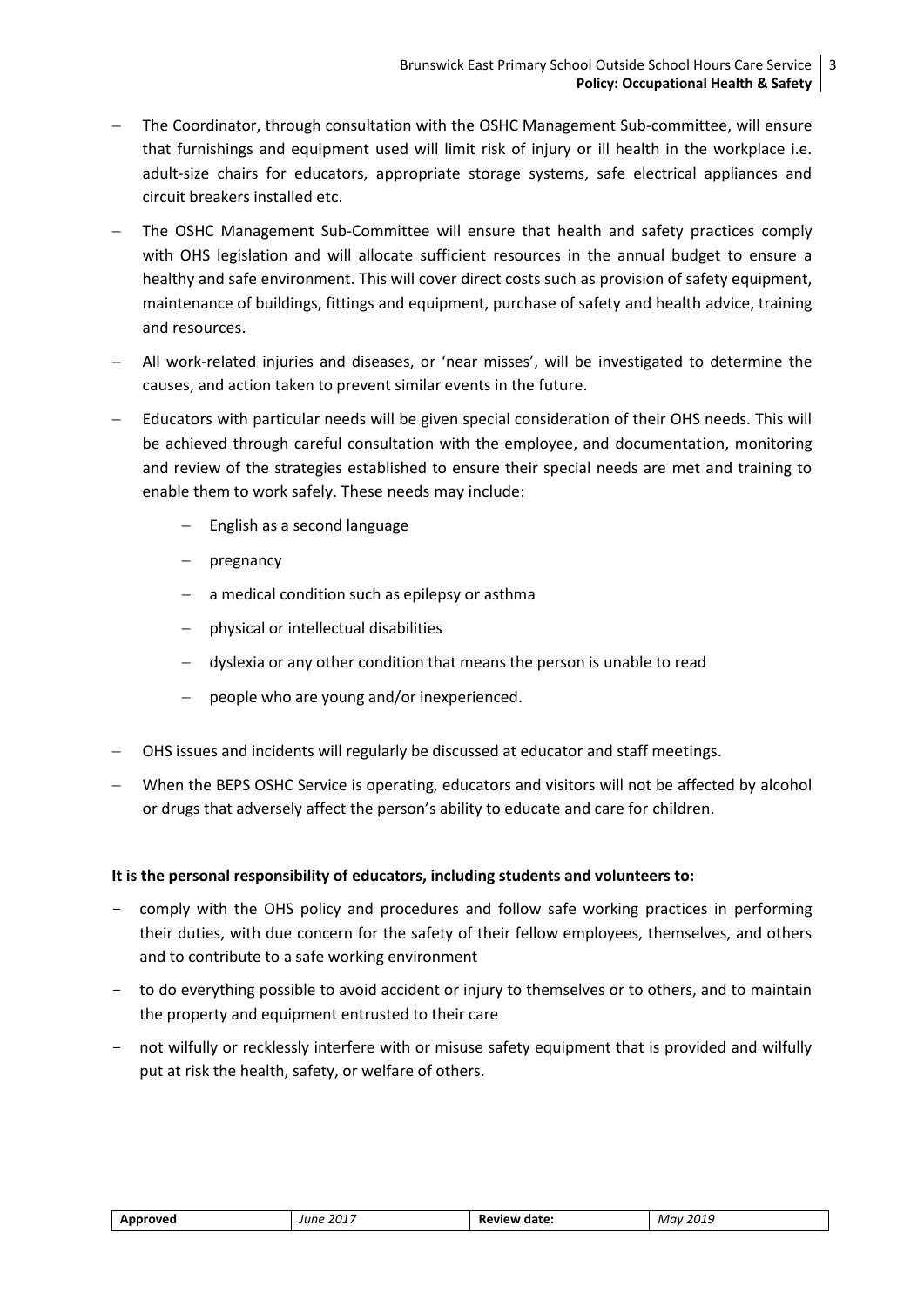## **Professional Development**

Professional development opportunities are regularly made available to ensure the Coordinator and all educators at BEPS OSHC Service can identify:

- key elements of the *Occupational Health & Safety Act 2004*, including the content in general terms, responsibilities that apply to them, and consequences of failing to comply
- BEPS OSHC Service's health and safety policies and procedures
- safe and healthy workplace practices, including immunisations, hygiene practices, special requirements for employees with special health needs, pregnancy, young employees etc.
- how to report hazards
- how to have a say in safe work practices and procedures.

## **Health & Safety Education**

The educators at BEPS OSHC Service take an active approach in educating the children on health and safety issues. This includes activities ranging from personal hygiene to discussions about matches and what to do in the event of a fire. BEPS OSHC Service liaises with other community groups, such as the Metropolitan Fire Brigade, to obtain materials and information on health and safety issues.

## **OHS Record Keeping**

- Educators will record their daily checks on a daily safety checklist.
- Educators will record all injuries to children or illnesses on the service's accident and illness records. Details entered will include: date, time, place of incident, injury or condition, brief description of events, adult witnesses, any anticipated treatment or outcome.
- Injuries or illness to educators and any visitors to the Centre must be recorded on an Employee Injury, Accident or Illness Record.
- Educators will record all incidents with the potential to cause injury or illness on a Hazard Report form.
- The OSHC Management Sub-committee, through consultation with the Coordinator, will ensure any records required to be kept in compliance with OHS legislation and regulations will be maintained as appropriate.

## **Manual Handling**

Manual handling and lifting form an integral part of work at BEPS OSHC Service. Manual handling means any activity requiring the use of force exerted by a person to lift, lower, push, pull, carry or otherwise move, hold or restrain any people, animals or objects. Ways to reduce the risk of injury should be followed, including:

 identifying potential hazards (e.g. heavy or long pieces of equipment, high or low shelves, unpredictable actions of children), and assessing the risk of each hazard (e.g. how often is the

| Δn | 2017<br>lııne<br>. | <br>. | 201C<br>May<br>70 L<br>---- |
|----|--------------------|-------|-----------------------------|
|----|--------------------|-------|-----------------------------|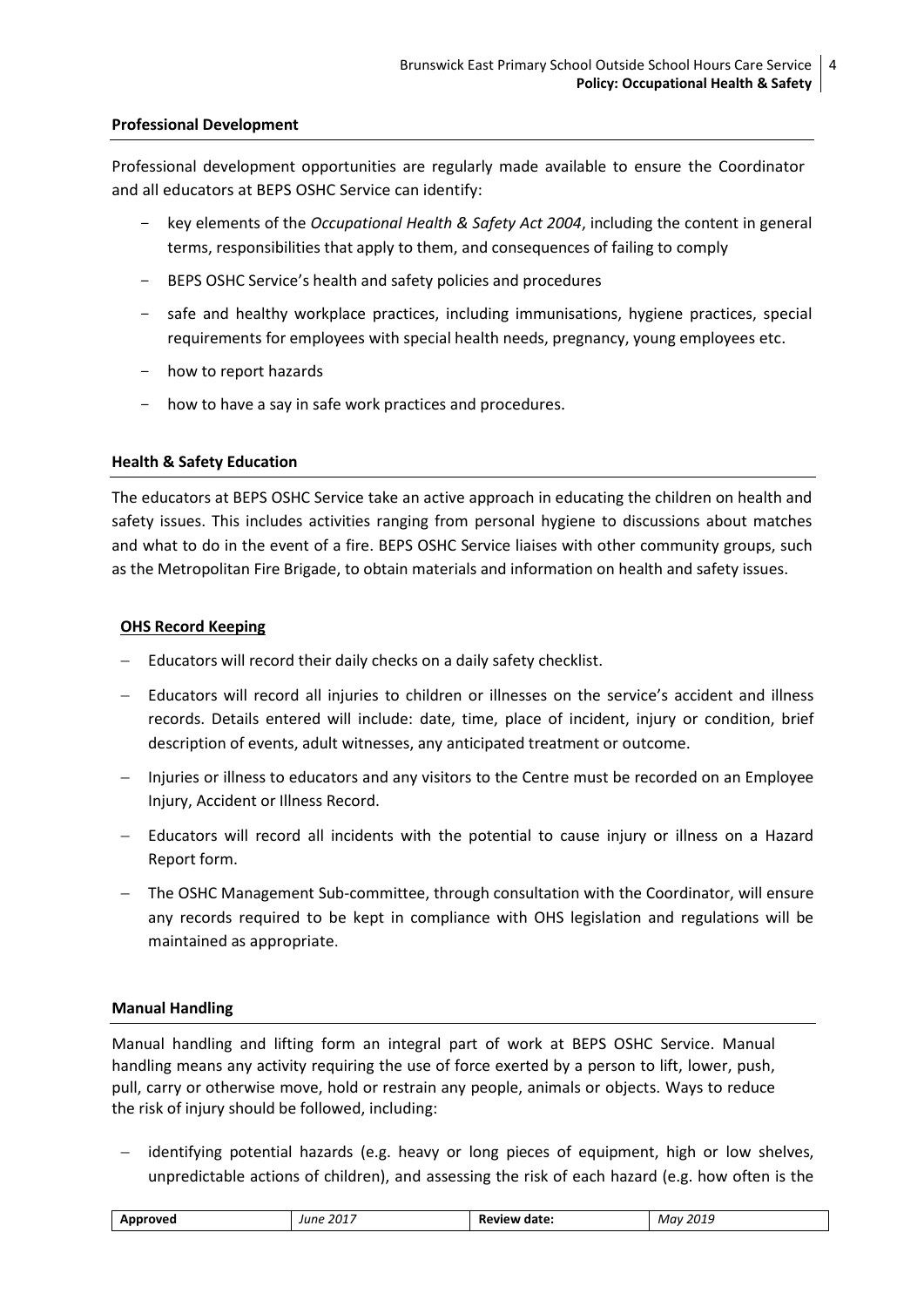equipment used? How awkward is it to carry? Which children may become distressed or angry?)

- ensuring whenever an educator or staff member has to lift something they:
	- bend their knees and tuck in their bottom
	- $-$  keep their back straight
	- keep load close to the body
	- $-$  avoid twisting the body as they lift.
- moving heavy or awkward equipment when children are not around (if possible).

Staff are expected to adhere to manual handling guidelines by:

- making sure students are not overloaded when carrying things (bins, boxes, books etc.), and making two trips if necessary
- not overloading themselves
- $-$  using their legs when lifting, rather than their back
- storing heavy items above mid-thigh and below shoulder height
- using a trolley where appropriate
- seeking assistance with moving very heavy objects.

All manual-handling tasks should have a risk assessment completed. This will include safe procedures for carrying out the task.

## **Trips and Falls Prevention**

Staff are expected to adhere to act with care to prevent trips and falls by:

- using safety steps to climb
- not standing on chairs or tables to hang displays
- only using ladders less than two metres in length
- $-$  storing ladders away when not in use
- only using ladders higher than two metres if specially trained personnel
- $-$  reporting trip hazards
- wearing appropriate footwear.

| Approved<br>___ | 2017<br>June | eview date:<br>______ | May 2019<br>____ |
|-----------------|--------------|-----------------------|------------------|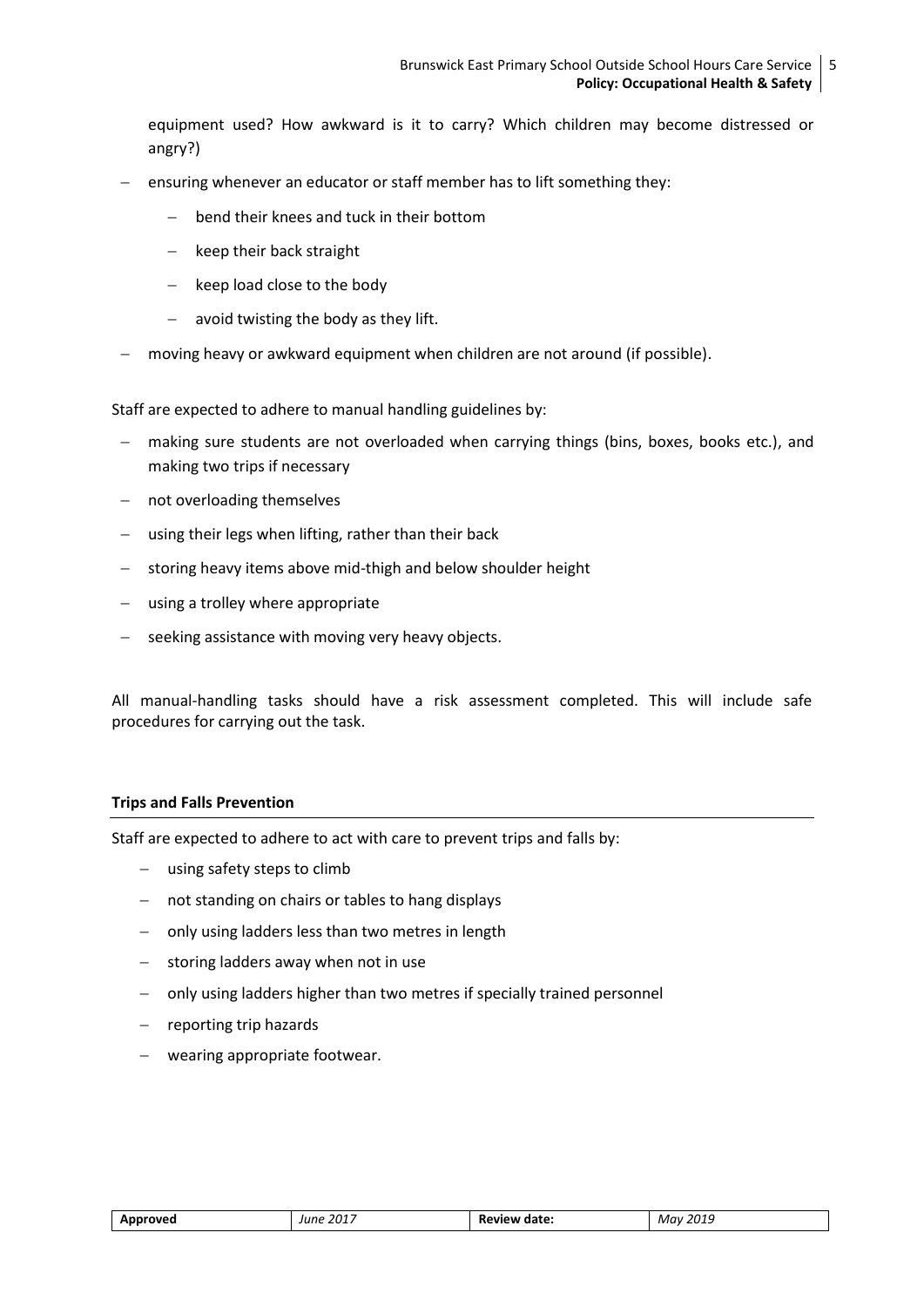#### **Worker's Compensation and Rehabilitation**

- The OSHC Management Sub-committee will ensure that appropriate workers compensation cover is available to all employees of BEPS OSHC Service, and that employees understand the importance of reporting injuries or illness that occurs during the course of their work.
- Educators will be informed about the time deadlines for completing workers compensation forms, and be provided with information about what can be compensated.
- The Coordinator will ensure that injured employees are provided with appropriate rehabilitation and health care services and that a flexible rehabilitation program is implemented in BEPS OSHC Service until they are fully recovered.

#### **Specific Hazards**

WorkSafe identifies some of the common hazardous tasks in the children's services sector as follows:

| <b>Working at low levels</b>            | Awkward postures, tripping or falling due to sitting on<br>children's furniture or the floor.                                                                                                                   |  |
|-----------------------------------------|-----------------------------------------------------------------------------------------------------------------------------------------------------------------------------------------------------------------|--|
| <b>Moving equipment</b>                 | Lifting, moving, carrying, pushing or pulling heavy or awkward<br>indoor and outdoor play equipment.                                                                                                            |  |
| <b>Storing supplies and equipment</b>   | Tripping, falling or being hit by falling objects due to<br>overcrowded or poorly designed storage areas. Bending,<br>lifting, twisting and using high or unexpected force to move<br>heavy or awkward objects. |  |
| <b>Using office areas</b>               | Awkward body postures due to poorly designed, cluttered or<br>inappropriate office areas. Tripping, falling or being hit by<br>falling objects due to poorly designed office areas.                             |  |
| Maintaining indoor and outdoor<br>areas | Falling from a height while standing on chairs and tables to<br>display artwork. Tripping or falling over toys. or on poorly<br>maintained, uneven or wet floor surfaces.                                       |  |

#### **This policy should be read in conjunction with**:

General Service Information Policy Code of Professional Conduct Emergency Management Incidents, Injury, trauma & the Administration of First Aid Partnerships with Families Establishinmg a Protective Care Environmemt